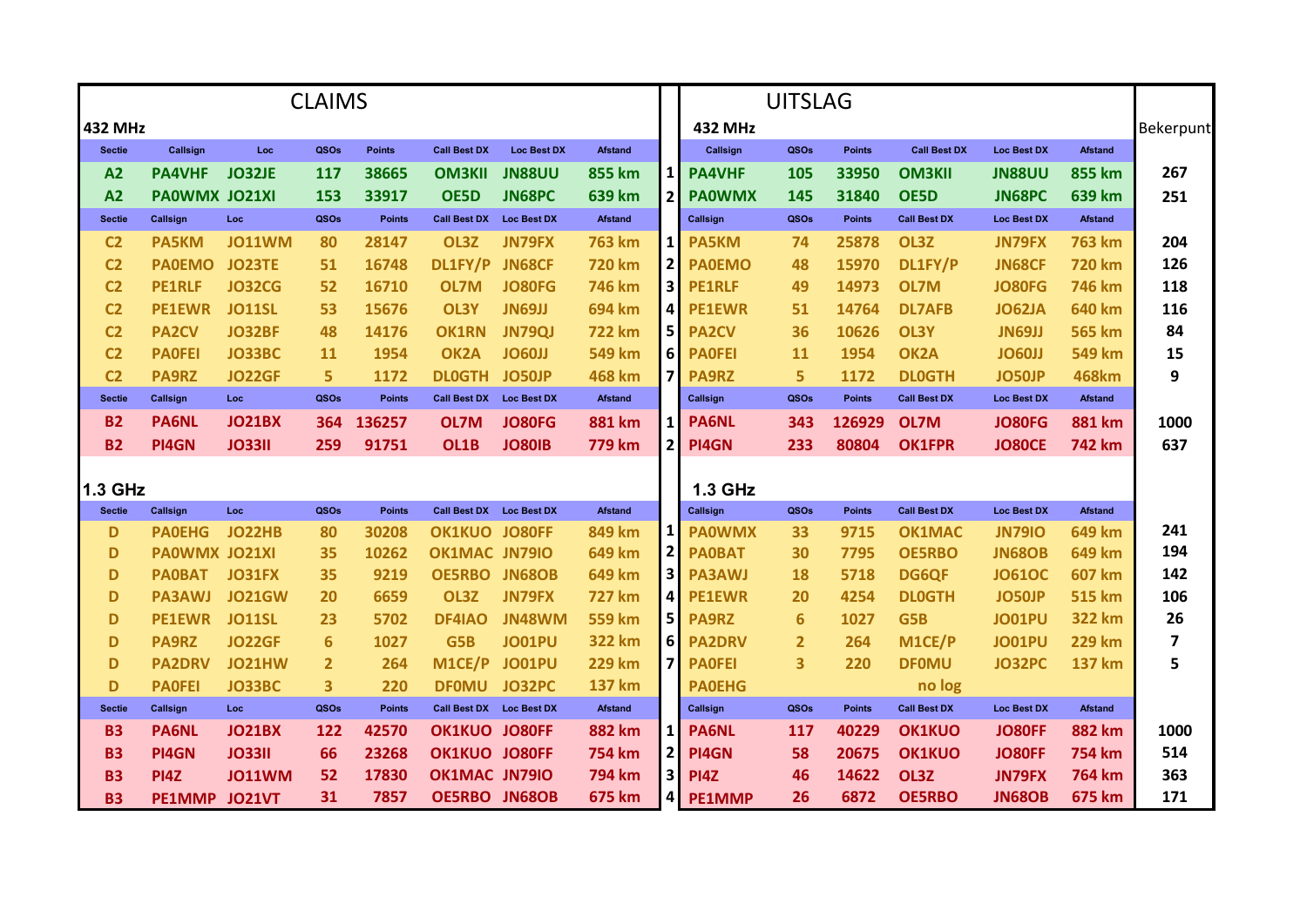| 2.3 GHz        |               |               |                |               |                          |                    |                |                | <b>2.3 GHz</b> |                |               |                     |                    |                |              |
|----------------|---------------|---------------|----------------|---------------|--------------------------|--------------------|----------------|----------------|----------------|----------------|---------------|---------------------|--------------------|----------------|--------------|
| <b>Sectie</b>  | Callsign      | Loc           | QSOs           | <b>Points</b> | <b>Call Best DX</b>      | <b>Loc Best DX</b> | <b>Afstand</b> |                | Callsign       | QSOs           | <b>Points</b> | <b>Call Best DX</b> | <b>Loc Best DX</b> | <b>Afstand</b> |              |
| D              | <b>PAOBAT</b> | <b>JO31FX</b> | 22             | 5902          | OK1MAC JN79IO            |                    | <b>637 km</b>  | 1 <sup>1</sup> | <b>PAOBAT</b>  | 20             | 5036          | <b>OK1MAC</b>       | <b>JN79IO</b>      | <b>637 km</b>  | 287          |
| D              | <b>PE1EWR</b> | <b>JO11SL</b> | 9              | 1519          | <b>G3OHM/{ IO92GB</b>    |                    | 350 km         | 2 <sup>1</sup> | <b>PE1EWR</b>  | 9              | 1519          | G3OHM               | <b>IO92GB</b>      | 350 km         | 87           |
| D              | <b>PAOFEI</b> | <b>JO33BC</b> | $\overline{2}$ | 185           | DF0MU JO32PC             |                    | <b>137 km</b>  | 3 <sup>1</sup> | <b>PAOFEI</b>  | 2              | 185           | <b>DF0MU</b>        | <b>JO32PC</b>      | 137 km         | 11           |
| D              | <b>PA2DRV</b> | <b>JO21HW</b> | $\mathbf{1}$   | 35            | <b>PA6NL</b>             | <b>JO21BX</b>      | <b>35 km</b>   | 4              | <b>PA2DRV</b>  | $\mathbf{1}$   | 35            | <b>PA6NL</b>        | <b>JO21BX</b>      | <b>35 km</b>   | $\mathbf{2}$ |
| <b>Sectie</b>  | Callsign      | Loc           | QSOs           | <b>Points</b> | Call Best DX Loc Best DX |                    | <b>Afstand</b> |                | Callsign       | QSOs           | <b>Points</b> | <b>Call Best DX</b> | <b>Loc Best DX</b> | Afstand        |              |
| <b>B3</b>      | <b>PA6NL</b>  | <b>JO21BX</b> | 48             | 14132         | <b>OK1MAC JN79IO</b>     |                    | <b>789 km</b>  |                | <b>PA6NL</b>   | 46             | 13160         | <b>OK1MAC</b>       | <b>JN79IO</b>      | <b>789 km</b>  | 750          |
| <b>B3</b>      | PI4GN         | <b>JO33II</b> | 32             | 11123         | OK1MAC JN79IO            |                    | 693 km         |                | <b>PI4GN</b>   | 30             | 10148         | OK2M                | <b>JN69UN</b>      | 643 km         | 578          |
| <b>B3</b>      | <b>PI4Z</b>   | <b>JO11WM</b> | 18             | 4216          | DLOGTH JO50JP            |                    | 493 km         | 3              | <b>PI4Z</b>    | <b>16</b>      | 3892          | <b>DL3IAS</b>       | <b>JN49EJ</b>      | 397 km         | 222          |
| <b>B3</b>      | PE1MMP JO21VT |               | 16             | 3596          | G3OHM IO92GB             |                    | 498 km         | 4              | <b>PE1MMP</b>  | 15             | 3459          | G3OHM               | <b>IO92GB</b>      | 498 km         | 197          |
|                |               |               |                |               |                          |                    |                |                |                |                |               |                     |                    |                |              |
| 3.4 GHz        |               |               |                |               |                          |                    |                |                | <b>3.4 GHz</b> |                |               |                     |                    |                |              |
| <b>Sectie</b>  | Callsign      | Loc           | QSOs           | <b>Points</b> | <b>Call Best DX</b>      | <b>Loc Best DX</b> | <b>Afstand</b> |                | Callsign       | QSOs           | <b>Points</b> | <b>Call Best DX</b> | <b>Loc Best DX</b> | <b>Afstand</b> |              |
| D              | <b>PAOBAT</b> | <b>JO31FX</b> | 17             | 4136          | OK1YA                    | <b>JN79IO</b>      | 637 km         |                | <b>PA0BAT</b>  | 15             | 3405          | <b>OK1YA</b>        | <b>JN79IO</b>      | 637 km         | 743          |
| <b>Sectie</b>  | Callsign      | Loc           | QSOs           | <b>Points</b> | <b>Call Best DX</b>      | <b>Loc Best DX</b> | Afstand        |                | Callsign       | QSOs           | <b>Points</b> | <b>Call Best DX</b> | <b>Loc Best DX</b> | <b>Afstand</b> |              |
| <b>B3</b>      | PI4GN         | <b>JO33II</b> | 11             | 3436          | <b>OK1YA</b>             | <b>JN79IO</b>      | 693 km         |                | PI4GN          | 11             | 3436          | OK1YA               | <b>JN79IO</b>      | 693 km         | 750          |
| <b>B3</b>      | <b>PA6NL</b>  | <b>JO21BX</b> | 13             | 3012          | <b>DLOGTH</b>            | <b>JO50JP</b>      | <b>487 km</b>  | 2              | <b>PA6NL</b>   | 10             | 1866          | <b>DL3IAS</b>       | JN49EJ             | 415 km         | 407          |
| <b>B3</b>      | <b>PI4Z</b>   | <b>JO11WM</b> | 9              | 1963          | <b>DL3IAS</b>            | <b>JN49EJ</b>      | 397 km         | 3              | PI4Z           | $\overline{7}$ | 1483          | <b>DL3IAS</b>       | <b>JN49EJ</b>      | 397 km         | 324          |
|                |               |               |                |               |                          |                    |                |                |                |                |               |                     |                    |                |              |
| <b>5.7 GHz</b> |               |               |                |               |                          |                    |                |                | <b>5.7 GHz</b> |                |               |                     |                    |                |              |
| <b>Sectie</b>  | Callsign      | Loc           | QSOs           | <b>Points</b> | <b>Call Best DX</b>      | <b>Loc Best DX</b> | <b>Afstand</b> |                | Callsign       | QSOs           | <b>Points</b> | <b>Call Best DX</b> | Loc Best DX        | <b>Afstand</b> |              |
| D              | <b>PAOBAT</b> | <b>JO31FX</b> | 14             | 3267          | OK1YA                    | <b>JN79IO</b>      | <b>637 km</b>  |                | <b>PA0BAT</b>  | 13             | 2630          | G4EAT               | <b>JO01HR</b>      | 401 km         | 750          |
| D              | <b>PA2DRV</b> | <b>JO21HW</b> | $\mathbf{1}$   | 35            | <b>PA6NL</b>             | <b>JO21BX</b>      | <b>35 km</b>   | $\overline{2}$ | <b>PA2DRV</b>  | $\mathbf{1}$   | 35            | <b>PA6NL</b>        | <b>JO21BX</b>      | <b>35 km</b>   | 10           |
| <b>Sectie</b>  | Callsign      | Loc           | QSOs           | <b>Points</b> | <b>Call Best DX</b>      | <b>Loc Best DX</b> | Afstand        |                | Callsign       | QSOs           | <b>Points</b> | <b>Call Best DX</b> | <b>Loc Best DX</b> | Afstand        |              |
| <b>B3</b>      | PI4GN         | <b>JO33II</b> | <b>10</b>      | 3032          | <b>OK1YA</b>             | <b>JN79IO</b>      | <b>693 km</b>  |                | PI4GN          | 9              | 2621          | OK1YA               | <b>JN79IO</b>      | 693 km         | 747          |
| <b>B3</b>      | <b>PI4Z</b>   | <b>JO11WM</b> | 8              | 1612          | <b>F5REF</b>             | <b>JN19BC</b>      | <b>297 km</b>  | $\overline{2}$ | <b>PA6NL</b>   | 11             | 2043          | <b>F5REF</b>        | <b>JN19BC</b>      | <b>350 km</b>  | 583          |
| <b>B3</b>      | <b>PA6NL</b>  | <b>JO21BX</b> | 11             | 2043          | <b>F5REF</b>             | <b>JN19BC</b>      | 350 km         | 3              | <b>PI4Z</b>    | $\overline{ }$ | 1383          | <b>F5REF</b>        | <b>JN19BC</b>      | <b>297 km</b>  | 394          |